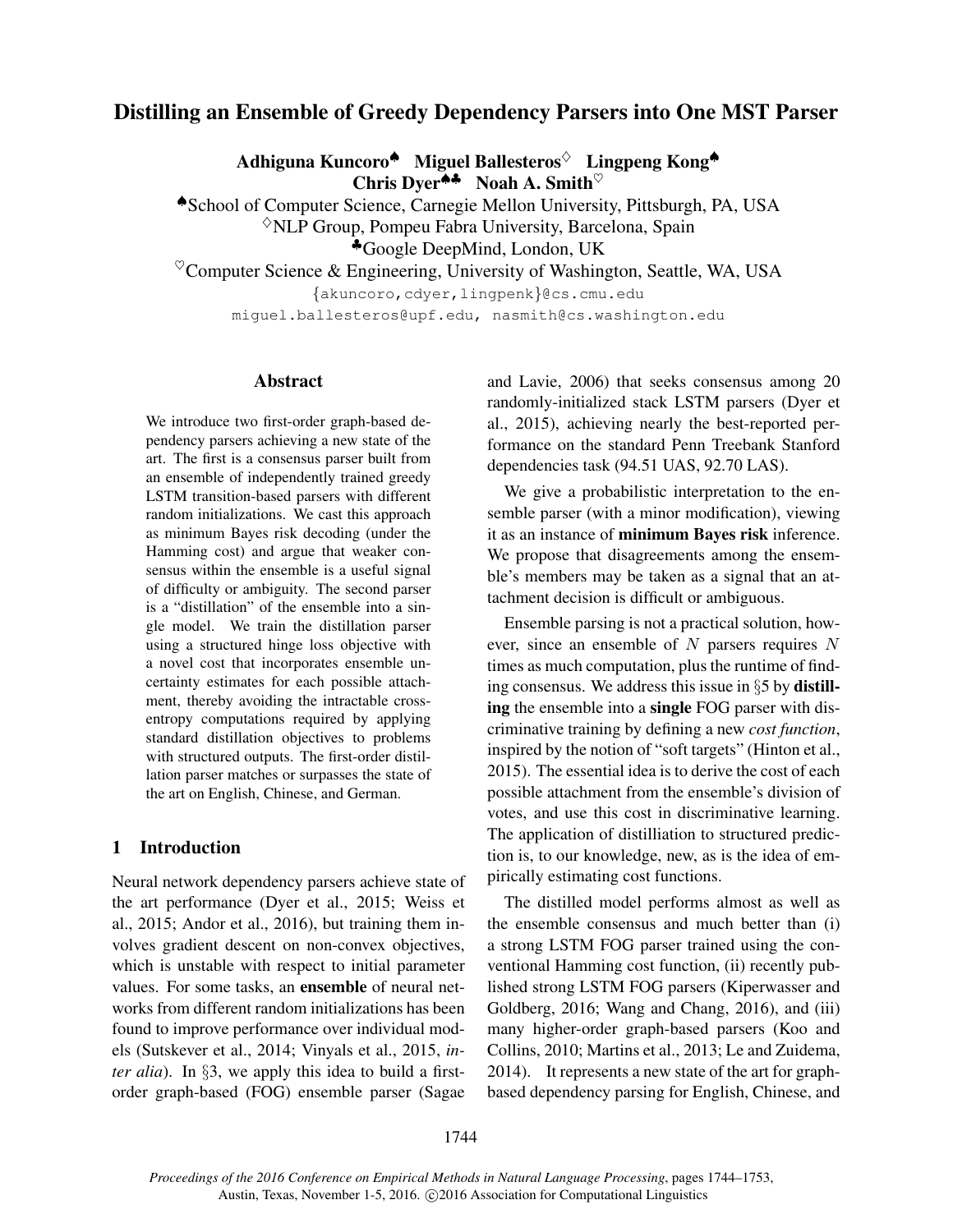German. The code to reproduce our results is publicly available. $<sup>1</sup>$ </sup>

#### 2 Notation and Definitions

Let  $\mathbf{x} = \langle x_1, \ldots, x_n \rangle$  denote an *n*-length sentence. A dependency parse for  $x$ , denoted  $y$ , is a set of tuples  $(h, m, \ell)$ , where h is the index of a head, m the index of a modifier, and  $\ell$  a dependency label (or relation type). Most dependency parsers are constrained to return  $y$  that form a directed tree.

A first-order graph-based (FOG; also known as "arc-factored") dependency parser exactly solves

$$
\hat{\boldsymbol{y}}(\boldsymbol{x}) = \arg \max_{\boldsymbol{y} \in \mathcal{T}(\boldsymbol{x})} \underbrace{\sum_{(h,m) \in \boldsymbol{y}} s(h, m, \boldsymbol{x})}_{S(\boldsymbol{y}, \boldsymbol{x})}, \quad (1)
$$

where  $\mathcal{T}(\boldsymbol{x})$  is the set of directed trees over  $\boldsymbol{x}$ , and s is a local scoring function that considers only a single dependency arc at a time. (We suppress dependency labels; there are various ways to incorporate them, discussed later.) To define s, McDonald et al. (2005a) used hand-engineered features of the surrounding and in-between context of  $x_h$  and  $x_m$ ; more recently, Kiperwasser and Goldberg (2016) used a bidirectional LSTM followed by a single hidden layer with non-linearity.

The exact solution to Eq. 1 can be found using a minimum (directed) spanning tree algorithm (Mc-Donald et al., 2005b) or, under a projectivity constraint, a dynamic programming algorithm (Eisner, 1996), in  $O(n^2)$  or  $O(n^3)$  runtime, respectively. We refer to parsing with a minimum spanning tree algorithm as MST parsing.

An alternative that runs in linear time is transition-based parsing, which recasts parsing as a sequence of actions that manipulate auxiliary data structures to incrementally build a parse tree (Nivre, 2003). Such parsers can return a solution in a faster  $O(n)$  asymptotic runtime. Unlike FOG parsers, transition-based parsers allow the use of scoring functions with history-based features, so that attachment decisions can interact more freely; the best performing parser at the time of this writing employ neural networks (Andor et al., 2016).

Let  $h_{y}(m)$  denote the parent of  $x_m$  in y (using a special null symbol when  $m$  is the root of the tree), and  $h_{y'}(m)$  denotes the parent of  $x_m$  in the predicted tree  $y'$ . Given two dependency parses of the same sentence,  $y$  and  $y'$ , the **Hamming cost** is

$$
C_H(\mathbf{y}, \mathbf{y'}) = \sum_{m=1}^n \begin{cases} 0 & \text{if } h_{\mathbf{y}}(m) = h_{\mathbf{y'}}(m) \\ 1 & \text{otherwise} \end{cases}
$$

This cost underlies the standard dependency parsing evaluation scores (unlabeled and labeled attachment scores, henceforth UAS and LAS). More generally, a cost function  $C$  maps pairs of parses for the same sentence to non-negative values interpreted as the cost of mistaking one for the other, and a firstorder cost function (FOC) is one that decomposes by attachments, like the Hamming cost.

Given a cost function  $C$  and a probabilistic model that defines  $p(y | x)$ , minimum Bayes risk (MBR) decoding is defined by

$$
\hat{\mathbf{y}}_{\text{MBR}}(\mathbf{x}) = \arg \min_{\mathbf{y} \in \mathcal{T}(\mathbf{x})} \sum_{\mathbf{y}' \in \mathcal{T}(\mathbf{x})} p(\mathbf{y}' \mid \mathbf{x}) \cdot C(\mathbf{y}, \mathbf{y}') = \arg \min_{\mathbf{y} \in \mathcal{T}(\mathbf{x})} \mathbb{E}_{p(\mathbf{Y}|\mathbf{x})} [C(\mathbf{y}, \mathbf{Y})].
$$
\n(2)

Under the Hamming cost, MBR parsing equates algorithmically to FOG parsing with  $s(h, m, x)$  =  $p((h, m) \in Y \mid x)$ , the posterior marginal of the attachment under  $p$ . This is shown by linearity of expectation; see also Titov and Henderson (2006).

Apart from MBR decoding, cost functions are also used for *discriminative training* of a parser. For example, suppose we seek to estimate the parameters  $\theta$  of scoring function  $S_{\theta}$ . One approach is to minimize the structured hinge loss of a training dataset  $D$  with respect to  $\theta$ :

$$
\min_{\theta} \sum_{(\boldsymbol{x}, \boldsymbol{y}) \in \mathcal{D}} [-S_{\theta}(\boldsymbol{y}, \boldsymbol{x}) + \max_{\boldsymbol{y}' \in \mathcal{T}(\boldsymbol{x})} (S_{\theta}(\boldsymbol{y}', \boldsymbol{x}) + C(\boldsymbol{y}', \boldsymbol{y}))]
$$
\n(3)

Intuitively, this amounts to finding parameters that separate the model score of the correct parse from any wrong parse by a distance proportional to the cost of the wrong parse. With regularization, this is equivalent to the structured support vector machine

<sup>1</sup>https://github.com/adhigunasurya/ distillation\_parser.git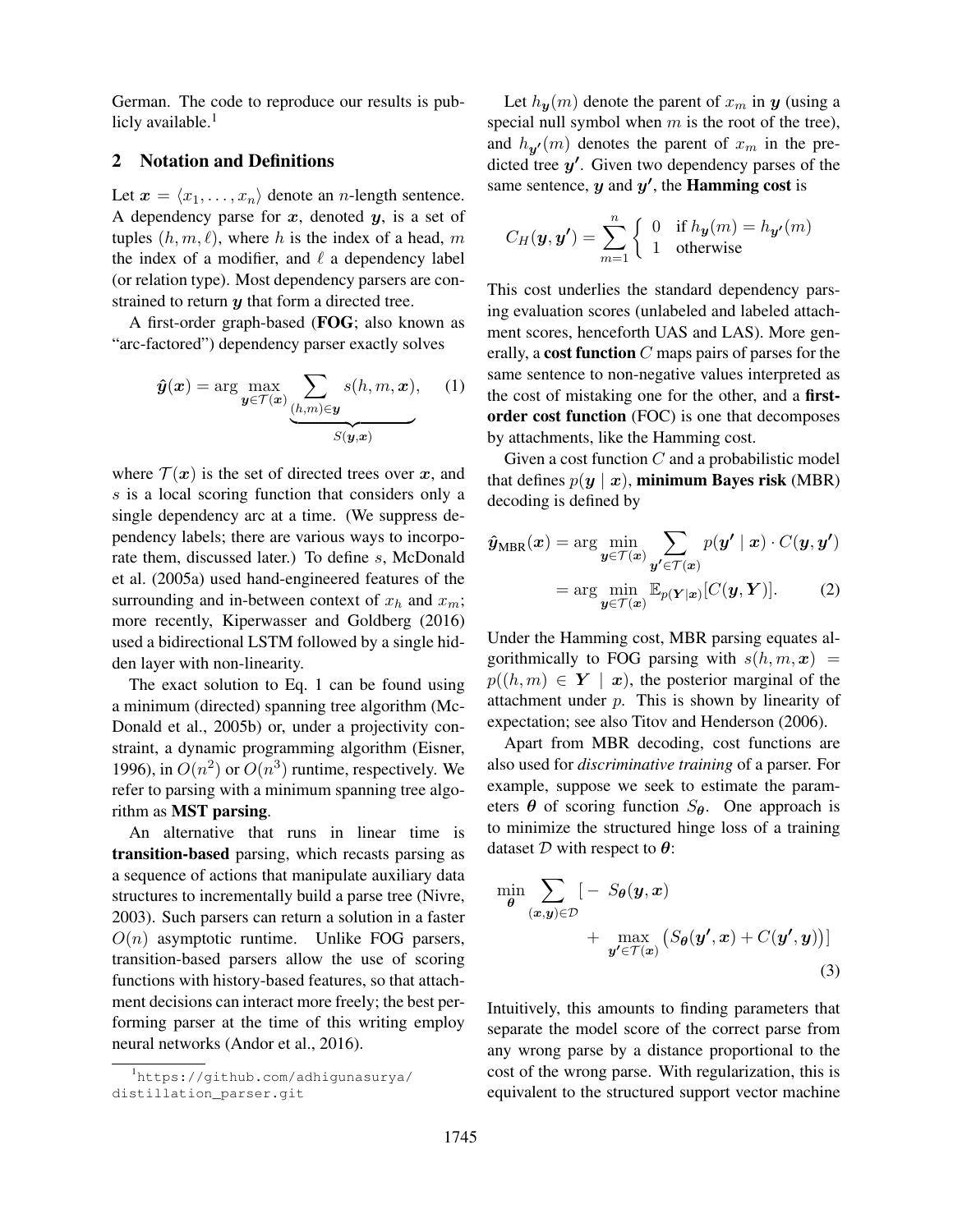(Taskar et al., 2005; Tsochantaridis et al., 2005), and if  $S_{\theta}$  is (sub)differentiable, many algorithms are available. Variants have been used extensively in training graph-based parsers (McDonald et al., 2005b; Martins et al., 2009), which typically make use of Hamming cost, so that the inner max can be solved efficiently using FOG parsing with a slightly revised local scoring function:

$$
s'(h, m, \mathbf{x}) = s(h, m, \mathbf{x}) + \begin{cases} 0 & \text{if } (h, m) \in \mathbf{y} \\ 1 & \text{otherwise} \end{cases}
$$
(4)

Plugging this into Eq. 1 is known as costaugmented parsing.

### 3 Consensus and Minimum Bayes Risk

Despite the recent success of neural network dependency parsers, most prior works exclusively report single-model performance. Ensembling neural network models trained from different random starting points is a standard technique in a variety of problems, such as machine translation (Sutskever et al., 2014) and constituency parsing (Vinyals et al., 2015). We aim to investigate the benefit of ensembling independently trained neural network dependency parsers by applying the parser ensembling method of Sagae and Lavie (2006) to a collection of N strong neural network base parsers.

Here, each base parser is an instance of the greedy, transition-based parser of Dyer et al. (2015), known as the stack LSTM parser, trained from a different random initial estimate. Given a sentence  $x$ , the consensus FOG parser (Eq. 1) defines score  $s(h, m, x)$  as the number of base parsers that include the attachment  $(h, m)$ , which we denote votes $(h, m)$ .<sup>2</sup> An example of this scoring function with an ensemble of 20 models is shown in Figure 1 We assign to dependency  $(h, m)$  the label most frequently selected by the base parsers that attach  $m$  to h.

Next, note that if we let  $s(h, m, x)$  $votes(h, m)/N$ , this has no effect on the parser (we have only scaled by a constant factor). We can therefore view s as a posterior marginal, and the ensemble parser as an MBR parser (Eq. 2).



John saw the woman *with* a telescope

Figure 1: Our ensemble's votes (20 models) on an ambiguous PP attachment of *with*. The ensemble is nearly but not perfectly unanimous in selecting *saw* as the head.

| Model                    | UAS   | LAS   | UEM   |
|--------------------------|-------|-------|-------|
| Andor et al. $(2016)$    | 94.61 | 92.79 |       |
| $N = 1$ (stack LSTM)     | 93.10 | 90.90 | 47.60 |
| ensemble, $N = 5$ , MST  | 93.91 | 91.94 | 50.12 |
| ensemble, $N = 10$ , MST | 94.34 | 92.47 | 52.07 |
| ensemble, $N = 15$ , MST | 94.40 | 92.57 | 51.86 |
| ensemble, $N = 20$ , MST | 94.51 | 92.70 | 52.44 |

Table 1: PTB-SD task: ensembles improve over a strong greedy baseline. UEM indicates unlabeled exact match.

Experiment. We consider this approach on the Stanford dependencies version 3.3.0 (De Marneffe and Manning, 2008) Penn Treebank task. As noted, the base parsers instantiate the greedy stack LSTM parser (Dyer et al., 2015).<sup>3</sup>

Table 1 shows that ensembles, even with small N, strongly outperform a single stack LSTM parser. Our ensembles of greedy, locally normalized parsers perform comparably to the best previously reported, due to Andor et al. (2016), which uses a beam (width 32) for training and decoding.

#### 4 What is Ensemble Uncertainty?

While previous works have already demonstrated the merit of ensembling in dependency parsing (Sagae and Lavie, 2006; Surdeanu and Manning, 2010), usually with diverse base parsers, we consider whether the posterior marginals estimated by  $\hat{p}((h,m) \in Y \mid x) = \text{votes}(h,m)/N \text{ can be in-}$ terpreted. We conjecture that disagreement among base parsers about where to attach  $x_m$  (i.e., uncertainty in the posterior) is a sign of difficulty or am-

<sup>&</sup>lt;sup>2</sup>An alternative to building an ensemble of stack LSTM parsers in this way would be to average the softmax decisions at each timestep (transition), similar to Vinyals et al. (2015).

<sup>&</sup>lt;sup>3</sup>We use the standard data split  $(02-21)$  for training, 22 for development, 23 for test), automatically predicted partof-speech tags, same pretrained word embedding as Dyer et al. (2015), and recommended hyperparameters; https:// github.com/clab/lstm-parser, each with a different random initialization; this differs from past work on ensembles, which often uses different base model architectures.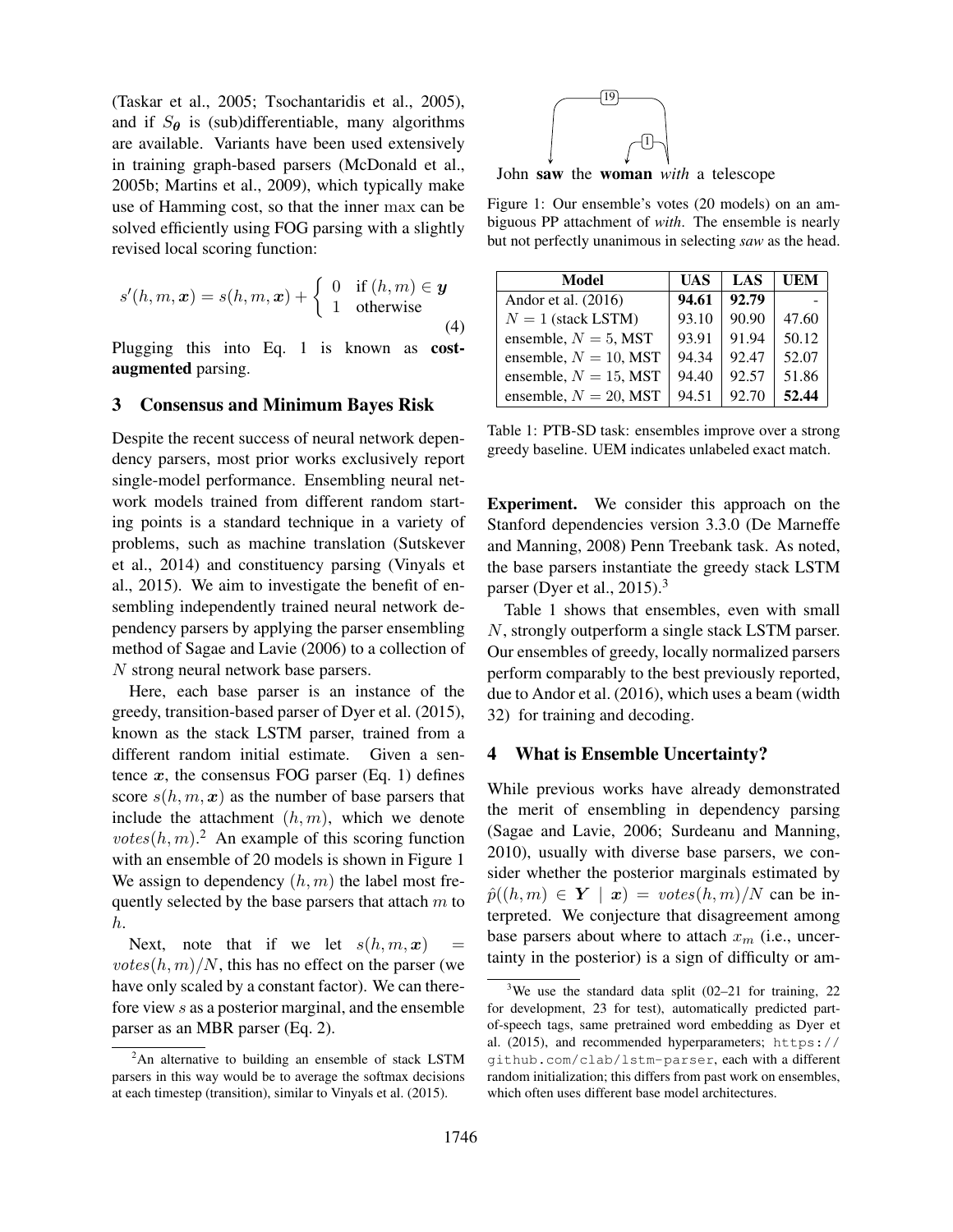Sentence: It will go for work ranging from refinery modification to changes in the distribution system, *including* the way service stations **pump** fuel into cars.

| $x_h$           | posterior | new cost | Hamming |
|-----------------|-----------|----------|---------|
| $\overline{Q}O$ | 0.143     | 0.143    |         |
| work            | 0.095     | 0.191    |         |
| modification    | 0.190     | 0.096    |         |
| changes         | 0.286     | 0.000    |         |
| system          | 0.095     | 0.191    |         |
| pump            | 0.190     | 0.096    |         |
| stations        | 0.000     | 0.286    |         |

Table 2: An ambiguous sentence from the training set and the posteriors<sup>4</sup> of various possible parents for *including*. The last two columns are, respectively, the contributions to the distillation cost  $C_D$  (explained in §5.1, Eq. 5) and the standard Hamming cost  $C_H$ . The most probable head under the ensemble is *changes*, which is also the correct answer.

biguity. If this is true, then the ensemble provides information about which confusions are more or less reasonable—information we will exploit in our distilled parser (§5).

A complete linguistic study is out of scope here; instead, we provide a motivating example before empirically validating our conjecture. Table 2 shows an example where there is considerable disagreement among base parsers over the attachment of a word (*including*). We invite the reader to attempt to select the correct attachment and gauge the difficulty of doing so, before reading on.

Regardless of whether our intuition that this is an inherently difficult and perhaps ambiguous case is correct, it is uncontroversial to say that the words in the sentence not listed, which received zero votes (e.g., both instances of *the*), are obviously implausible attachments.

Our next idea is to transform ensemble uncertainty into a new estimate of cost—a replacement for the Hamming cost—and use it in discriminative training of a single FOG parser. This allows us to distill what has been learned by the ensemble into a single model.

## 5 Distilling the Ensemble

Despite its state of the art performance, our ensemble requires  $N$  parsing calls to decode each sentence. To reduce the computational cost, we introduce a method for "distilling" the ensemble's knowledge into a single parser, making use of a novel cost function to communicate this knowledge from the ensemble to the distilled model. While models that combine the outputs of other parsing models have been proposed before (Martins et al., 2008; Nivre and McDonald, 2008; Zhang and Clark, 2008, *inter alia*), these works incorporated the scores or outputs of the baseline parsers as features and as such require running the first-stage models at test-time. Creating a cost function from a data analysis procedure is, to our knowledge, a new idea.

The idea is attractive because cost functions are model-agnostic; they can be used with any parser amenable to discriminative training. Further, only the training procedure changes; parsing at test time does not require consulting the ensemble at all, avoiding the costly application of the  $N$  parsers to new data, unlike model combination techniques like stacking and beam search.

Distilling an ensemble of classifiers into one simpler classifer that behaves similarly is due to Bucilă et al. (2006) and Hinton et al. (2015); they were likewise motivated by a desire to create a simpler model that was cheaper to run at test time. In their work, the ensemble provides a probability distribution over labels for each input, and this predicted distribution serves as the training target for the distilled model (a sum of two cross entropies objective is used, one targeting the empirical training distribution and the other targeting the ensemble's posterior distribution). This can be contrasted with the supervision provided by the training data alone, which conventionally provides a single correct label for each instance. These are respectively called "soft" and "hard" targets.

We propose a novel adaptation of the soft target idea to the structured output case. Since a sentence

 ${}^{4}$ In  $\S$ 3, we used 20 models. Since those 20 models were trained on the whole training set, they cannot be used to obtain the uncertainty estimates on the training set, where the example sentence in Table 2 comes from. Therefore we trained a new ensemble of 21 models from scratch with five-way jackknifing. The same jackknifing setting is used in the distillation parser (§6).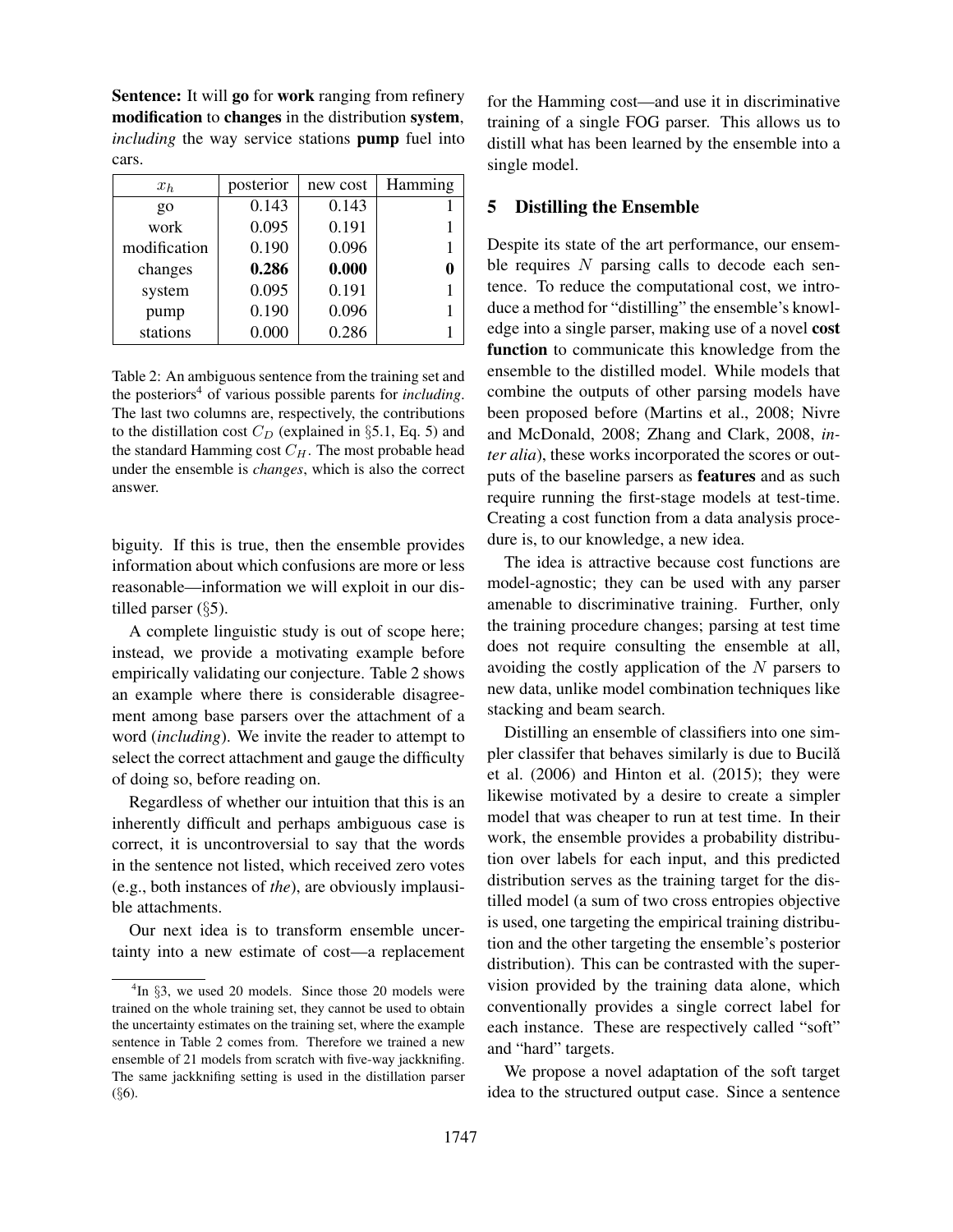Sentence: John saw the woman *with* a telescope

| $x_h$     | soft    | hard |
|-----------|---------|------|
| John      | 0.0     | 0    |
| saw       | 0.95    | 1    |
| the       | 0.0     | 0    |
| woman     | 0.05    | 0    |
| a         | 0.0     | 0    |
| telescope | $0.0\,$ | J    |

Table 3: Example of soft targets (taken from our 20 model ensemble's uncertainty on the sentence) and hard targets (taken from the gold standard) for possible parents of *with*. The soft target corresponds with the posterior (second column) in Table 2, but the hard target differs from the Hamming cost (last column of Table 2) since the hard target assigns a value of 1 to the correct answer and 0 to all others (the reverse is true for Hamming cost).

has an exponential (in its length) number of parses, representing the posterior distribution over parses predicted by the ensemble is nontrivial. We solve this problem by taking a single parse from each model, representing the N-sized ensemble's parse distribution using  $N$  samples.

Second, rather than considering uncertainty at the level of complete parse trees (which would be analogous to the classification case) or larger structures, we instead consider uncertainty about *individual* attachments, and seek to "soften" the attachment targets used in training the parser. An illustration for the prepositional phrase attachment ambiguity in Fig. 1, taken from the ensemble output for the sentence, is shown in Table 3. Soft targets allow us to encode the notion that mistaking *woman* as the parent of *with* is less bad than attaching *with* to *John* or *telescope*. Hard targets alone do not capture this information.

#### 5.1 Distillation Cost Function

The natural place to exploit this additional information when training a parser is in the cost function. When incorporated into discriminative training, the Hamming cost encodes hard targets: the correct attachment should receive a higher score than all incorrect ones, with the same margin. Our distillation cost function aims to reduce the cost of decisions that—based on the ensemble uncertainty—appear to be more difficult, or where there may be multiple plausible attachments.

$$
Let \pi(h, m) =
$$

$$
1 - \hat{p}((h,m) \in \mathbf{Y} \mid \mathbf{x}) = \frac{N - \text{votes}(h,m)}{N}.
$$

Our new cost function is defined by  $C_D(\bm{y}, \bm{y'}) =$ 

$$
\sum_{m=1}^{n} \max \left\{ 0, \pi(h_{\mathbf{y'}}(m), m) - \pi(h_{\mathbf{y}}(m), m) \right\} = \sum_{m=1}^{n} \max \left\{ 0, \hat{p}(h_{\mathbf{y}}(m), m) - \hat{p}(h_{\mathbf{y'}}(m), m) \right\}.
$$
(5)

Recall that  $y$  denotes the correct parse, according to the training data, and  $y'$  is a candidate parse.

This function has several attractive properties:

- 1. When a word  $x_m$  has more than one plausible (according to the ensemble) but incorrect (according to the annotations) attachment, each one has a diminished cost (relative to Hamming cost and all implausible attachments).
- 2. The correct attachment (according to the goldstandard training data) always has zero cost since  $h_{\mathbf{y}}(m) = h_{\mathbf{y'}}(m)$  and Eq. 5 cancels out.
- 3. When the ensemble is confident, cost for its choice(s) is lower than it would be under Hamming cost—even when the ensemble is wrong. This means that we are largely training the distilled parser to simulate the ensemble, including mistakes and correct predictions. This encourages the model to replicate the state of the art ensemble performance.
- 4. Further, when the ensemble is perfectly confident and correct, every incorrect attachment has a cost of 1, just as in Hamming cost.
- 5. The cost of any attachment is bounded above by the proportion of votes assigned to the correct attachment.

One way to understand this cost function is to imagine that it gives the parser more ways to achieve a zero-cost<sup>5</sup> attachment. The first is to correctly attach a word to its correct parent. The second is to predict a parent that the ensemble prefers to the correct parent, i.e.,  $\pi(h_{\mathbf{y'}}(m), m) < \pi(h_{\mathbf{y}}(m), m)$ . Any other decision will incur a non-zero cost that is

 $5$ It is important to note the difference between cost (Eq. 5) and loss (Eq. 3).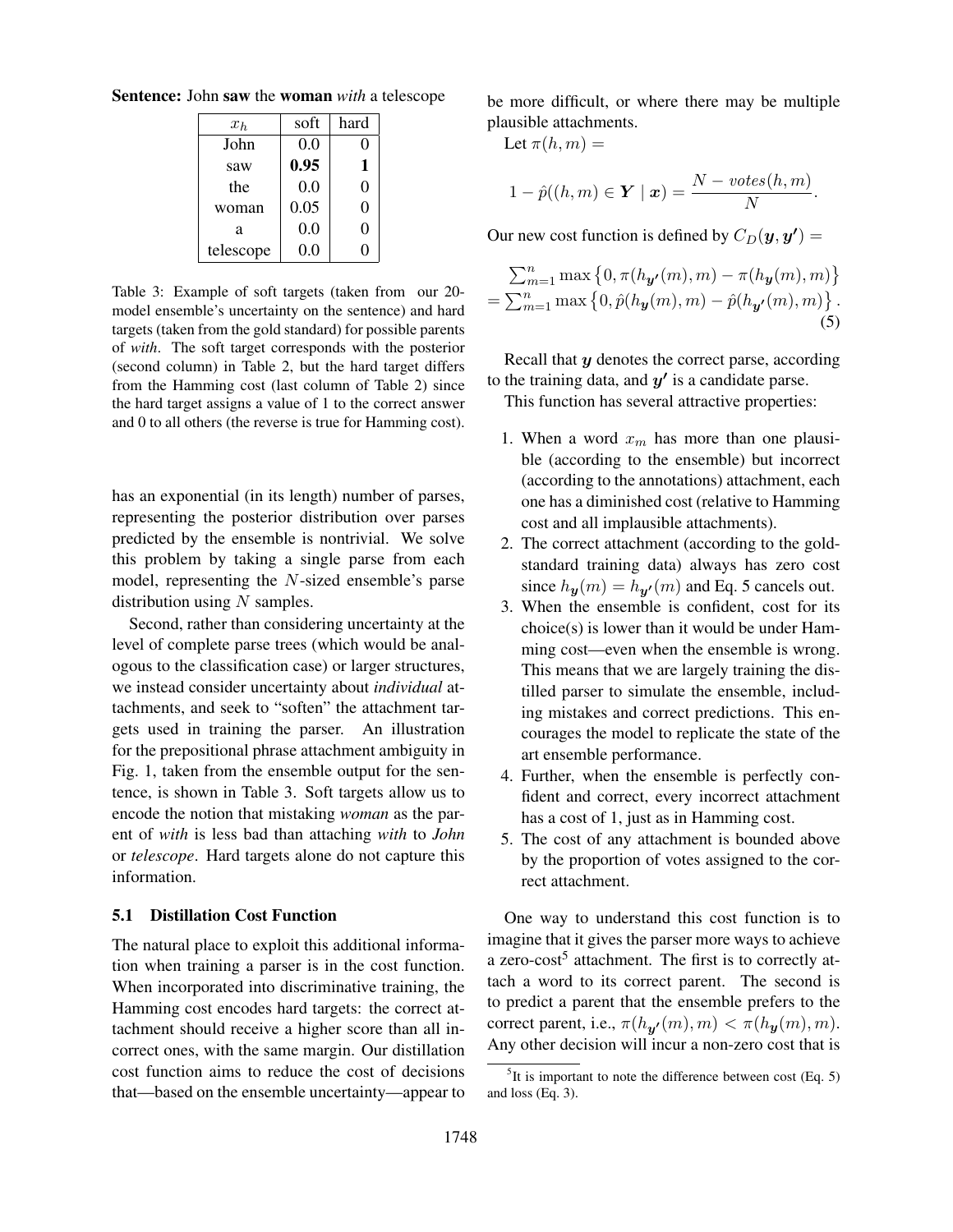proportional to the implausibility of the attachment, according to the ensemble. Hence the model is supervised both by the hard targets in the training data annotations and the soft targets from the ensemble.

While it may seem counter-intuitive to place zero cost on an incorrect attachment, recall that the *cost* is merely a margin that must separate the scores of parses containing correct and incorrect arcs. In contrast, the *loss* (in our case, the structured hinge loss) is the "penalty" the learner tries to minimize while training the graph-based parser, which depends on both the *cost* and *model score* as defined in Equation 3. When an incorrect arc is preferred by the ensemble over the gold arc (hence assigned a cost/margin of 0), the model will still incur a loss if  $s(h_{\boldsymbol{y}}(m), m, \boldsymbol{x}) \ < \ s(h_{\boldsymbol{y'}}(m), m, \boldsymbol{x})$ . In other words, the score of *any* incorrect arc (including those strongly preferred by the ensemble) cannot be higher than the score of the gold arc.

The learner only incurs 0 loss if  $s(h_{\mathbf{y}}(m), m, \mathbf{x}) \geq s(h_{\mathbf{y'}}(m), m, \mathbf{x})$ . This means that the gold score and the predicted score can have a margin of 0 (i.e., have the same score and incur no loss) when the ensemble is highly confident of that prediction, but the score of the correct parse cannot be lower regardless of how confident the ensemble is (hence the objective does not encourage incorrect trees at the expense of gold ones).

In the example in Table 2, we show the (additive) contribution to the distillation cost by each attachment decision (column labeled "new cost"). Note that more plausible attachments according to the ensemble have a lower cost than less plausible ones (e.g., the cost for *modification* is less than *system*, though both are incorrect). While in the last line *stations* received no votes in the ensemble (implausible attachment), its contribution to the cost is bounded by the proportion of votes for correct attachment. The intuition is that, when the ensemble is not certain of the correct answer, it should not assign a large cost to implausible attachments. In contrast, Hamming cost would assign a cost of 1 (column labeled "Hamming") in all incorrect cases.

#### 5.2 Distilled Parser

Our distilled parser is trained discriminatively with the structured hinge loss (Eq. 3). This is a natural choice because it makes the cost function explicit and central to learning.<sup>6</sup> Further, because our ensemble's posterior gives us information about each attachment individually, the cost function we construct can be first-order, which simplifies training with exact inference.

This approach to training a model is wellstudied for a FOG parser, but not for a transitionbased parser, which is comprised of a collection of classifiers trained to choose good sequences of transitions—not to score whole trees for good attachment accuracy. Transition-based approaches are therefore unsuitable for our proposed distillation cost function, even though they are asymptotically faster. We proceed with a FOG parser (with Eisner's algorithm for English and Chinese, and MST for German since it contains a considerable number of non-projective trees) as the distilled model.

Concretely, we use a bidirectional LSTM followed by a hidden layer of non-linearity to calculate the scoring function  $s(h, m, x)$ , following Kiperwasser and Goldberg (2016) with minor modifications. The bidirectional LSTM maps each word  $x_i$ to a vector  $\bar{\mathbf{x}}_i$  that embeds the word in context (i.e.,  $x_{1:i-1}$  and  $x_{i+1:n}$ ). Local attachment scores are given by:

$$
s(h, m, \boldsymbol{x}) = \mathbf{v}^{\top} \tanh\left(\mathbf{W}[\bar{\mathbf{x}}_h; \bar{\mathbf{x}}_m] + \mathbf{b}\right) \tag{6}
$$

where the model parameters are  $v$ ,  $W$ , and  $b$ , plus the bidirectional LSTM parameters. We will refer to this parsing model as neural FOG.

Our model architecture is nearly identical to that of Kiperwasser and Goldberg (2016), with two primary differences. The first difference is that we fix the pretrained word embeddings and compose them with learned embeddings and POS tag embeddings (Dyer et al., 2015), allowing the model to simultaneously leverage pretrained vectors and learn a taskspecific representation.<sup>7</sup> Unlike Kiperwasser and Goldberg (2016), we did not observe any degradation by incorporating the pretrained vectors. Second,

<sup>&</sup>lt;sup>6</sup>Alternatives that do not use cost functions include probabilistic parsers, whether locally normalized like the stack LSTM parser used within our ensemble, or globally normalized, as in Andor et al. (2016); cost functions can be incorporated in such cases with minimum risk training (Smith and Eisner, 2006) or softmax margin (Gimpel and Smith, 2010).

 $7$ To our understanding, Kiperwasser and Goldberg (2016) initialized with pretrained vectors and backpropagated during training.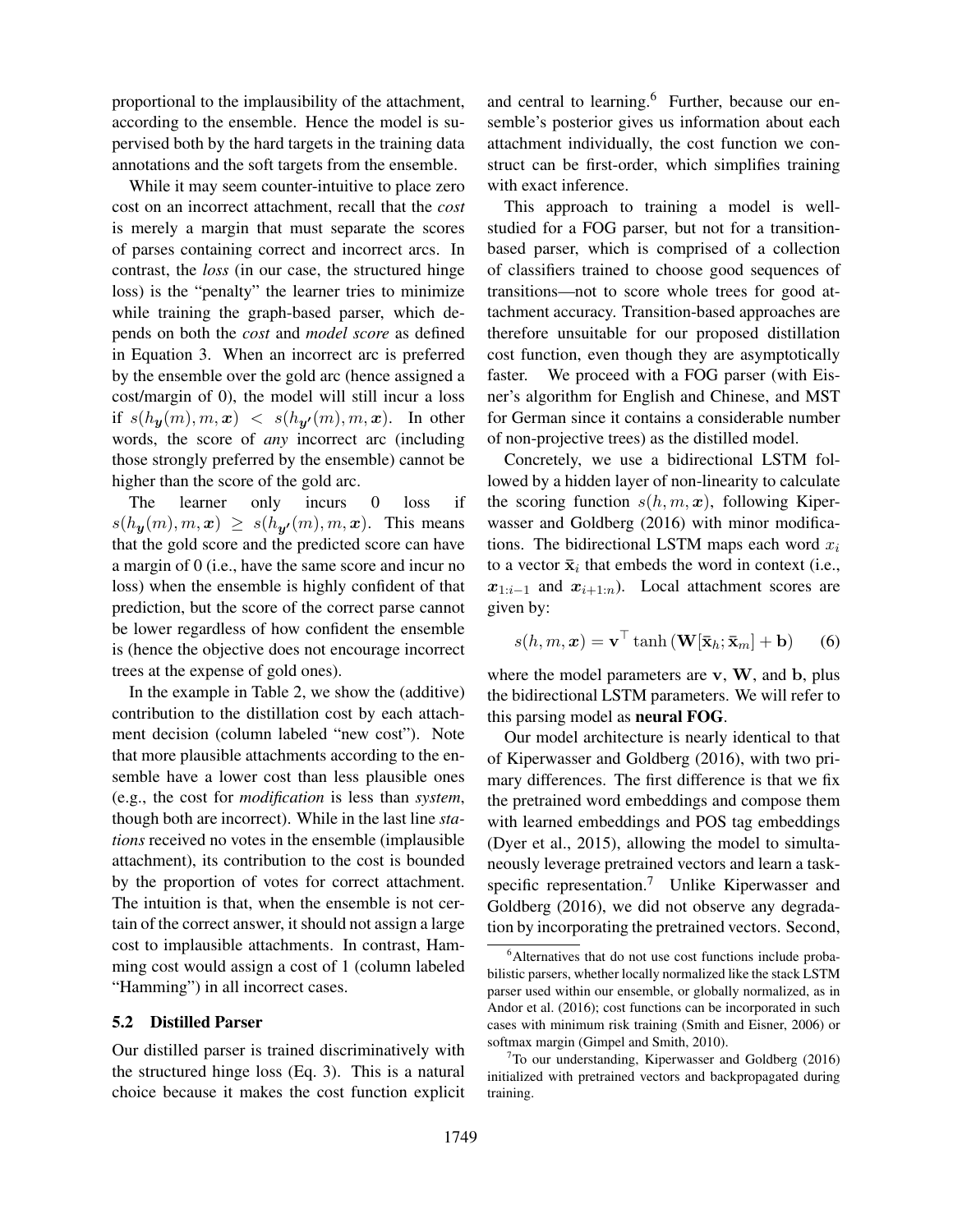we apply a per-epoch learning rate decay of 0.05 to the Adam optimizer. While the Adam optimizer automatically adjusts the global learning rate according to past gradient magnitudes, we find that this additional per-epoch decay consistently improves performance across all settings and languages.

## 6 Experiments

We ran experiments on the English PTB-SD version 3.3.0, Penn Chinese Treebank (Xue et al., 2002), and German CoNLL 2009 (Hajič et al., 2009) tasks.

Experimental settings. We used the standard splits for all languages. Like Chen and Manning (2014) and Dyer et al. (2015), we use predicted tags with the Stanford tagger (Toutanova et al., 2003) for English and gold tags for Chinese. For German we use the predicted tags provided by the CoNLL 2009 shared task organizers. All models were augmented with pretrained structured-skipgram (Ling et al., 2015) embeddings; for English we used the Gigaword corpus and 100 dimensions, for Chinese Gigaword and 80, and for German WMT 2010 monolingual data and 64.

Hyperparameters. The hyperparameters for neural FOG are summarized in Table 4. For the Adam optimizer we use the default settings in the CNN neural network library.<sup>8</sup> Since the ensemble is used to obtain the uncertainty on the training set, it is imperative that the stack LSTMs do not overfit the training set. To address this issue, we performed five-way jackknifing of the training data for each stack LSTM model to obtain the training data uncertainty under the ensemble. To obtain the ensemble uncertainty on each language, we use 21 base models for English (see footnote 4), 17 for Chinese, and 11 for German.

Speed. One potential drawback of using a quadratic or cubic time parser to distill an ensemble of linear-time transition-based models is speed. Our FOG model is implemented using the same CNN library as the stack LSTM transition-based parser. On the same single-thread CPU hardware, the distilled MST parser<sup>9</sup> parses 20 sentences per second without any pruning, while a single stack LSTM model

| <b>Bi-LSTM</b> dimension  | 100                         |  |
|---------------------------|-----------------------------|--|
| <b>Bi-LSTM</b> layers     | $\mathcal{D}_{\mathcal{L}}$ |  |
| POS tag embedding         | 12                          |  |
| Learned word embedding    | 32                          |  |
| Hidden Layer Units        | 100                         |  |
| Labeler Hiden Layer Units | 100                         |  |
| Optimizer                 | Adam                        |  |
| Learning rate decay       | 0.05                        |  |

Table 4: Hyperparameters for the distilled FOG parser. Both the model architecture and the hyperparameters are nearly identical with Kiperwasser and Goldberg (2016). We apply a per-epoch learning rate decay to the Adam optimizer, which consistently improves performance across all datasets.

is only three times faster at 60 sentences per second. Running an ensemble of 20 stack LSTMs is at least 20 times slower (without multi-threading), not including consensus parsing. In the end, the distilled parser is more than ten times faster than the ensemble pipeline.

Accuracy. All scores are shown in Table 5. First, consider the neural FOG parser trained with Hamming cost  $(C_H$  in the second-to-last row). This is a very strong benchmark, outperforming many higherorder graph-based and neural network models on all three datasets. Nonetheless, training the same model with distillation cost gives consistent improvements for all languages. For English, we see that this model comes close to the slower ensemble it was trained to simulate. For Chinese, it achieves the best published scores, for German the best published UAS scores, and just after Bohnet and Nivre (2012) for LAS.

Effects of Pre-trained Word Embedding. As an ablation study, we ran experiments on English without pre-trained word embedding, both with the Hamming and distillation costs. The model trained with Hamming cost achieved 93.1 UAS and 90.9 LAS, compared to 93.6 UAS and 91.1 LAS for the model with distillation cost. This result further showcases the consistent improvements from using the distillation cost across different settings and languages.

We conclude that "soft targets" derived from ensemble uncertainty offer useful guidance, through the distillation cost function and discriminative training of a graph-based parser. Here we consid-

<sup>8</sup>https://github.com/clab/cnn.git

<sup>&</sup>lt;sup>9</sup>The runtime of the Hamming-cost bidirectional LSTM FOG parser is the same as the distilled parser.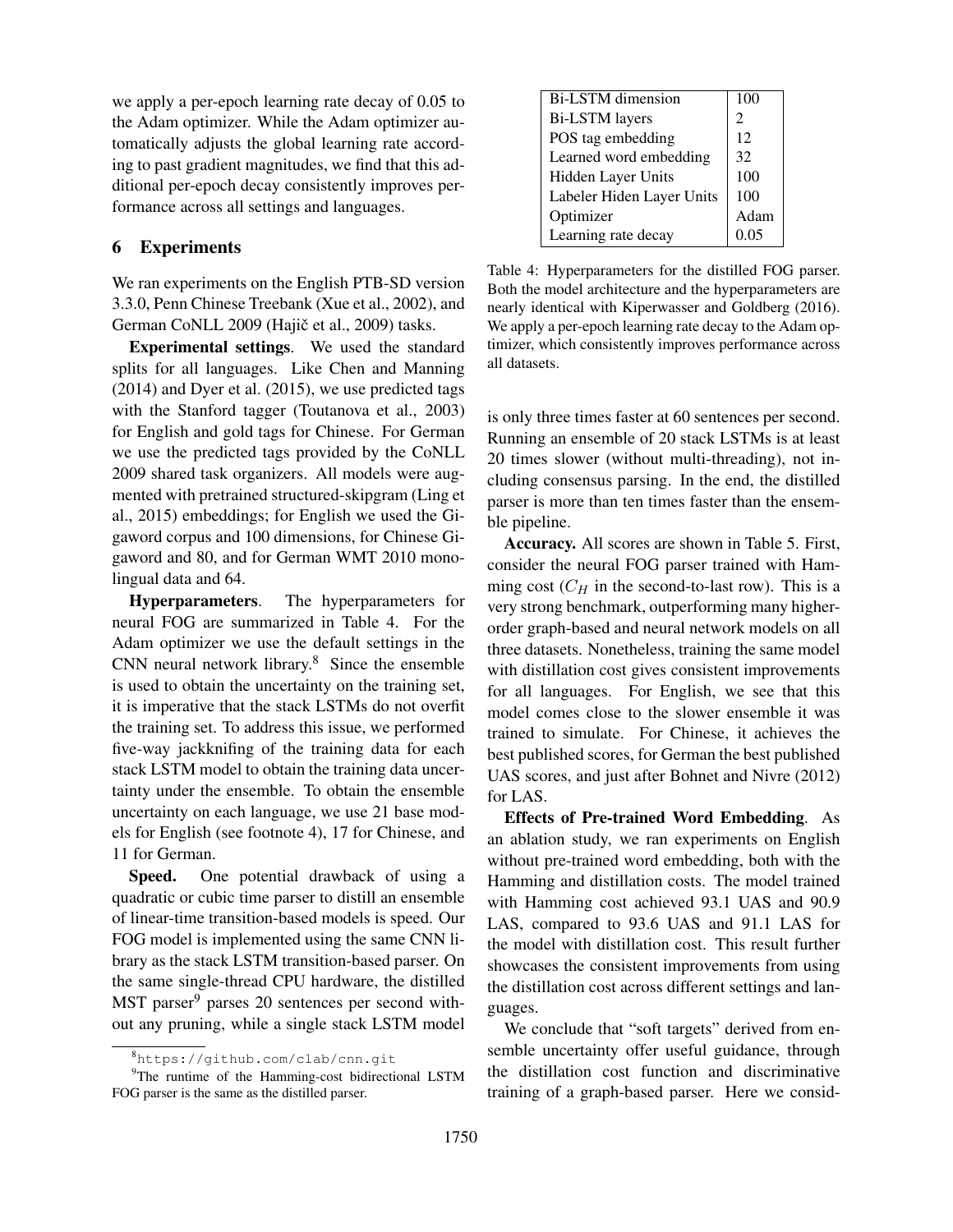| <b>System</b>                            | <b>Method</b>       | P?           | <b>PTB-SD</b>            |                          | <b>CTB</b>     |                          | German                   |       |
|------------------------------------------|---------------------|--------------|--------------------------|--------------------------|----------------|--------------------------|--------------------------|-------|
|                                          |                     |              |                          |                          |                |                          | CoNLL'09                 |       |
|                                          |                     |              | <b>UAS</b>               | LAS                      | <b>UAS</b>     | LAS                      | <b>UAS</b>               | LAS   |
| Zhang and Nivre (2011)                   | Transition (beam)   |              |                          |                          | 86.0           | 84.4                     | $\overline{a}$           |       |
| Bohnet and Nivre $(2012)^{\dagger}$      | Transition (beam)   |              | $\overline{\phantom{a}}$ | $\overline{\phantom{a}}$ | 87.3           | 85.9                     | 91.37                    | 89.38 |
| Chen and Manning (2014)                  | Transition (greedy) | ✓            | 91.8                     | 89.6                     | 83.9           | 82.4                     | $\overline{a}$           |       |
| Dyer et al. (2015)                       | Transition (greedy) | $\checkmark$ | 93.1                     | 90.9                     | 87.2           | 85.7                     | $\overline{\phantom{a}}$ |       |
| Weiss et al. (2015)                      | Transition (beam)   | ✓            | 94.0                     | 92.0                     |                | ٠                        | $\overline{\phantom{a}}$ |       |
| Yazdani and Henderson (2015)             | Transition (beam)   |              |                          |                          | $\overline{a}$ | $\overline{a}$           | 89.6                     | 86.0  |
| Ballesteros et al. (2015)                | Transition (greedy) |              | 91.63                    | 89.44                    | 85.30          | 83.72                    | 88.83                    | 86.10 |
| Ballesteros et al. (2016)                | Transition (greedy) | $\checkmark$ | 93.56                    | 91.42                    | 87.65          | 86.21                    | $\blacksquare$           |       |
| Kiperwasser and Goldberg (2016)          | Transition (greedy) | ✓            | 93.9                     | 91.9                     | 87.6           | 86.1                     | $\blacksquare$           |       |
| Andor et al. $(2016)$                    | Transition (beam)   | $\checkmark$ | 94.61                    | 92.79                    |                |                          | 90.91                    | 89.15 |
| Ma and Zhao $(2012)$                     | Graph (4th order)   |              |                          |                          | 87.74          | $\blacksquare$           | $\overline{\phantom{a}}$ |       |
| Martins et al. (2013)                    | Graph (3rd order)   |              | 93.1                     |                          |                |                          |                          |       |
| Le and Zuidema (2014)                    | Reranking/blend     | ✓            | 93.8                     | 91.5                     |                | $\overline{\phantom{a}}$ |                          |       |
| Zhu et al. $(2015)$                      | Reranking/blend     | ✓            |                          | $\overline{\phantom{a}}$ | 85.7           | $\overline{\phantom{a}}$ | $\overline{\phantom{a}}$ |       |
| Kiperwasser and Goldberg (2016)          | Graph (1st order)   |              | 93.1                     | 91.0                     | 86.6           | 85.1                     | $\overline{a}$           |       |
| Wang and Chang (2016)                    | Graph (1st order)   | $\checkmark$ | 94.08                    | 91.82                    | 87.55          | 86.23                    | $\overline{\phantom{a}}$ |       |
| This work: ensemble, $N = 20$ , MST      | Transition (greedy) | $\checkmark$ | 94.51                    | 92.70                    | 89.80          | 88.56                    | 91.86                    | 89.98 |
| This work: neural FOG, $C_H$             | Graph (1st order)   | ✓            | 93.76                    | 91.60                    | 87.32          | 85.82                    | 91.22                    | 88.82 |
| This work: neural FOG, $C_D$ (distilled) | Graph (1st order)   |              | 94.26                    | 92.06                    | 88.87          | 87.30                    | 91.60                    | 89.24 |

Table 5: Dependency parsing performance on English, Chinese, and German tasks. The "P?" column indicates the use of pretrained word embeddings. Reranking/blend indicates that the reranker score is interpolated with the base model's score. Note that previous works might use different predicted tags for English. We report accuracy without punctuation for English and Chinese, and with punctuation for German, using the standard evaluation script in each case. We only consider systems that do not use additional training data. The best overall results are indicated with bold (this was achieved by the ensemble of greedy stack LSTMs in Chinese and German), while the best non-ensemble model is denoted with an underline. The † sign indicates the use of predicted tags for Chinese in the original publication, although we report accuracy using gold Chinese tags based on private correspondence with the authors.

ered a FOG parser, though future work might investigate any parser amenable to training to minimize a cost-aware loss like the structured hinge.

# 7 Related Work

Our work on ensembling dependency parsers is based on Sagae and Lavie (2006) and Surdeanu and Manning (2010); an additional contribution of this work is to show that the normalized ensemble votes correspond to MBR parsing. Petrov (2010) proposed a similar model combination with random initializations for phrase-structure parsing, using products of constituent marginals. The local optima in his base model's training objective arise from latent variables instead of neural networks (in our case).

Model distillation was proposed by Bucilă et al. (2006), who used a single neural network to simulate a large ensemble of classifiers. More recently, Ba and Caruana (2014) showed that a single shallow neural network can closely replicate the performance of an ensemble of deep neural networks in phoneme recognition and object detection. Our work is closer to Hinton et al. (2015), in the sense that we do not simply *compress* the ensemble and hit the "soft target," but also the "hard target" at the same time $10$ . These previous works only used model compression and distillation for classification; we extend the work to a structured prediction problem (dependency parsing).

Täckström et al. (2013) similarly used an ensemble of other parsers to guide the prediction of a seed model, though in a different context of "ambiguityaware" ensemble training to re-lexicalize a transfer model for a target language. We similarly use an ensemble of models as a supervision for a sin-

 $10$ Our cost is zero when the correct arc is predicted, regardless of what the soft target thinks, something a compression model without gold supervision cannot do.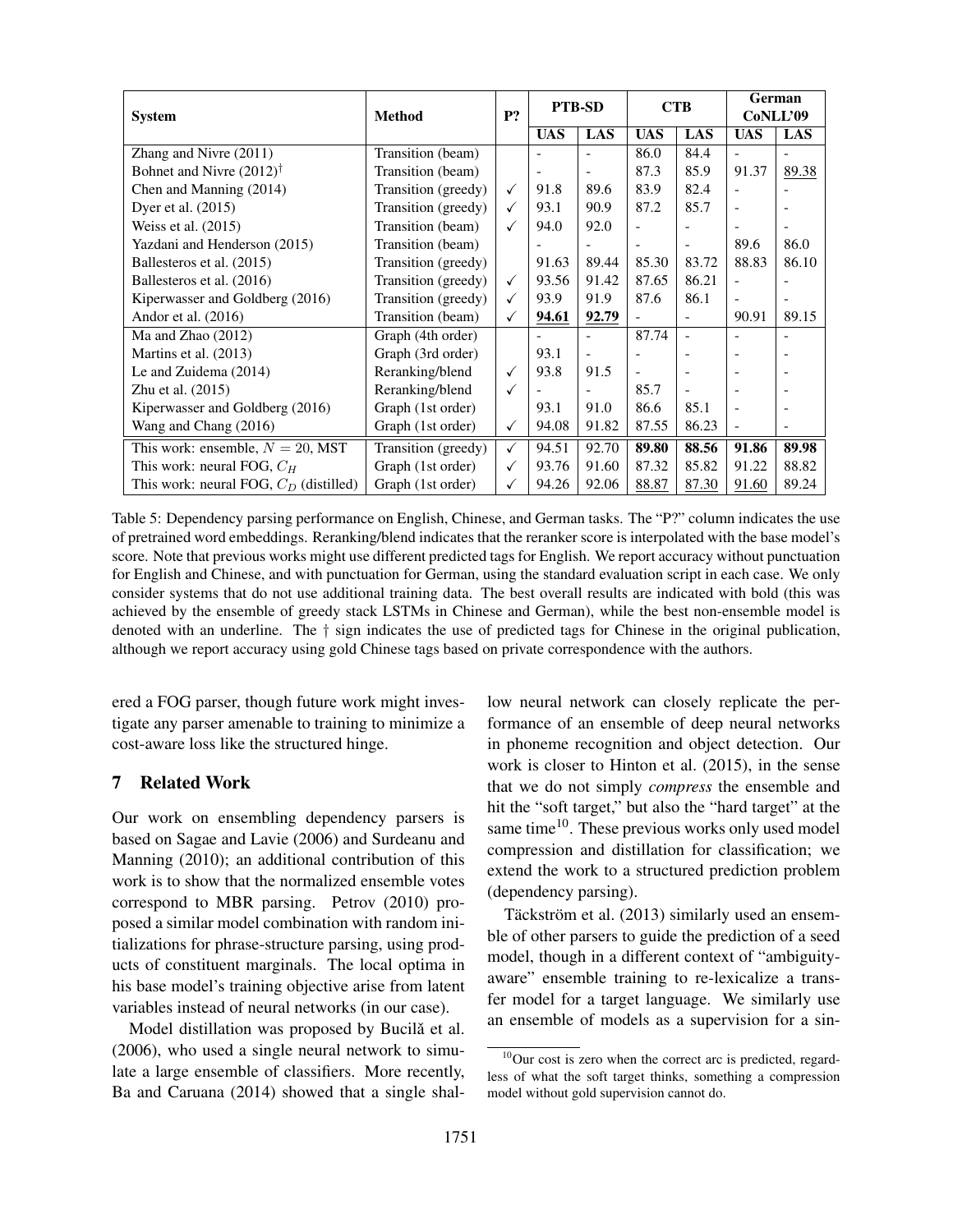gle model. By incorporating the ensemble uncertainty estimates in the cost function, our approach is cheaper, not requiring any marginalization during training. An additional difference is that we learn from the gold labels ("hard targets") rather than only ensemble estimates on unlabeled data.

Kim and Rush (2016) proposed a distillation model at the sequence level, with application in sequence-to-sequence neural machine translation. There are two primary differences with this work. First, we use a global model to distill the ensemble, instead of a sequential one. Second, Kim and Rush (2016) aim to distill a larger model into a smaller one, while we propose to distill an ensemble instead of a single model.

# 8 Conclusions

We demonstrate that an ensemble of 20 greedy stack LSTMs (Dyer et al., 2015) can achieve state of the art accuracy on English dependency parsing. This approach corresponds to minimum Bayes risk decoding, and we conjecture that the arc attachment posterior marginals quantify a notion of uncertainty that may indicate difficulty or ambiguity. Since running an ensemble is computationally expensive, we proposed discriminative training of a graph-based model with a novel cost function that *distills* the ensemble uncertainty. Deriving a cost function from a statistical model and extending distillation to structured prediction are new contributions. This distilled model, trained to simulate the slower ensemble parser, improves over the state of the art on Chinese and German.

## Acknowledgments

We thank Swabha Swayamdipta, Sam Thomson, Jesse Dodge, Dallas Card, Yuichiro Sawai, Graham Neubig, and the anonymous reviewers for useful feedback. We also thank Juntao Yu and Bernd Bohnet for re-running the parser of Bohnet and Nivre (2012) on Chinese with gold tags. This work was sponsored in part by the Defense Advanced Research Projects Agency (DARPA) Information Innovation Office (I2O) under the Low Resource Languages for Emergent Incidents (LORELEI) program issued by DARPA/I2O under Contract No. HR0011- 15-C-0114; it was also supported in part by Contract No. W911NF-15-1-0543 with the DARPA and the Army Research Office (ARO). Approved for public release, distribution unlimited. The views expressed are those of the authors and do not reflect the official policy or position of the Department of Defense or the U.S. Government. Miguel Ballesteros was supported by the European Commission under the contract numbers FP7-ICT-610411 (project MULTISENSOR) and H2020-RIA-645012 (project KRISTINA).

# References

- Daniel Andor, Chris Alberti, David Weiss, Aliaksei Severyn, Alessandro Presta, Kuzman Ganchev, Slav Petrov, and Michael Collins. 2016. Globally normalized transition-based neural networks. In *Proc. of ACL*.
- Jimmy Ba and Rich Caruana. 2014. Do deep nets really need to be deep? In *Proc. of NIPS*.
- Miguel Ballesteros, Chris Dyer, and Noah A. Smith. 2015. Improved transition-based parsing by modeling characters instead of words with LSTMs. In *Proc. of EMNLP*.
- Miguel Ballesteros, Yoav Goldberg, Chris Dyer, and Noah A. Smith. 2016. Training with exploration improves a greedy stack-LSTM parser. In *Proc. of EMNLP*.
- Bernd Bohnet and Joakim Nivre. 2012. A transitionbased system for joint part-of-speech tagging and labeled non-projective dependency parsing. In *Proc. of EMNLP-CoNLL*.
- Cristian Bucilă, Rich Caruana, and Alexandru Niculescu-Mizil. 2006. Model compression. In *Proc. of KDD*.
- Danqi Chen and Christopher Manning. 2014. A fast and accurate dependency parser using neural networks. In *Proc. of EMNLP*.
- Marie-Catherine De Marneffe and Christopher D. Manning. 2008. Stanford typed dependencies manual.
- Chris Dyer, Miguel Ballesteros, Wang Ling, Austin Matthews, and Noah A. Smith. 2015. Transitionbased dependency parsing with stack long short-term memory. In *Proc. of ACL*.
- Jason M. Eisner. 1996. Three new probabilistic models for dependency parsing: An exploration. In *Proc. of COLING*.
- Kevin Gimpel and Noah A Smith. 2010. Softmaxmargin CRFs: Training log-linear models with cost functions. In *Proc. of NAACL*.
- Jan Hajič, Massimiliano Ciaramita, Richard Johansson, Daisuke Kawahara, Maria Antònia Martí, Lluís Marquez, Adam Meyers, Joakim Nivre, Sebastian `